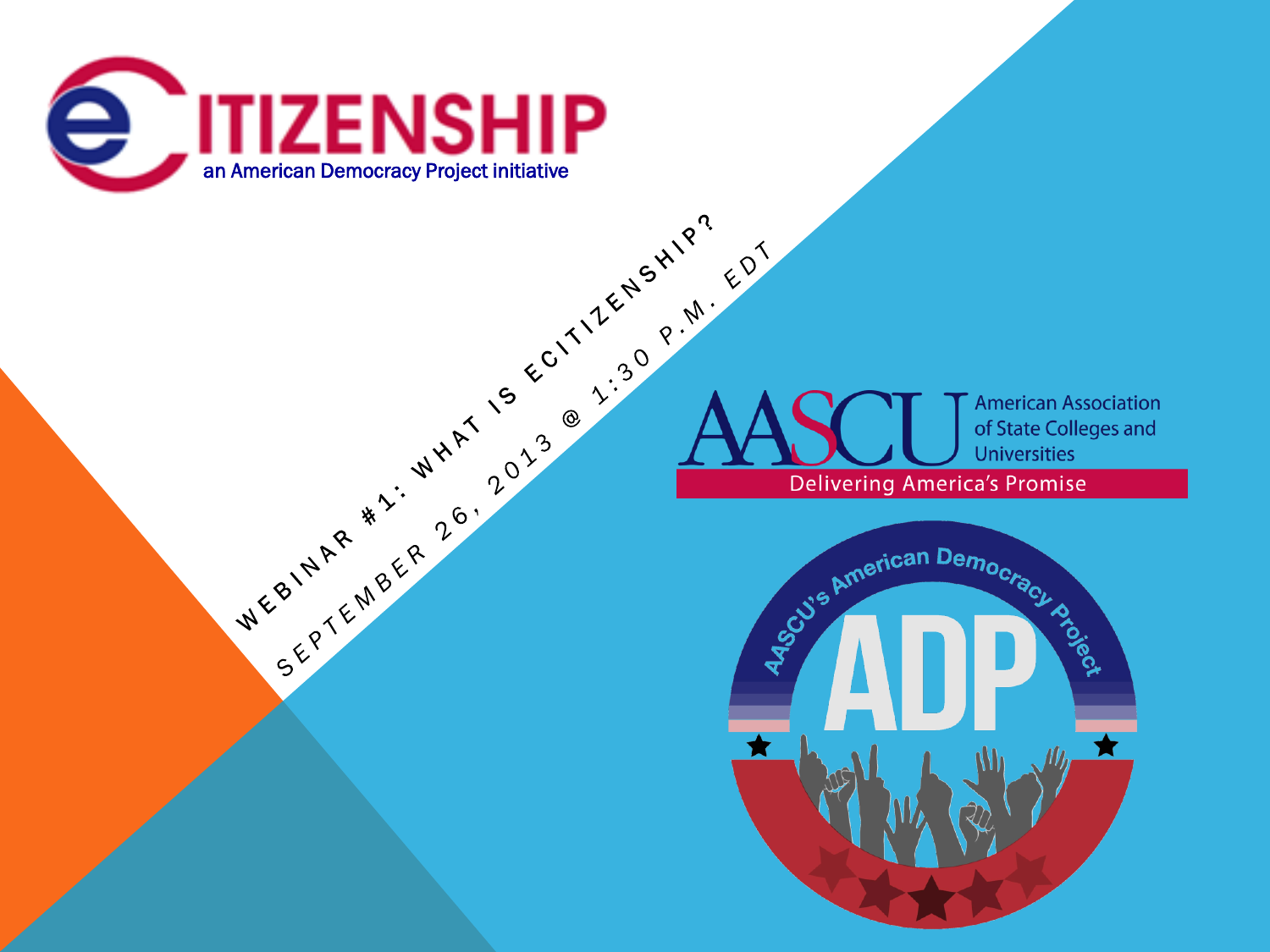- Introduction: *Marc Kruman*
- Background and In Action: *Renee Bricker*
- What the Research Tells Us: *Mike Stout*

#### WHAT IS ECITIZENSHIP? *AGENDA*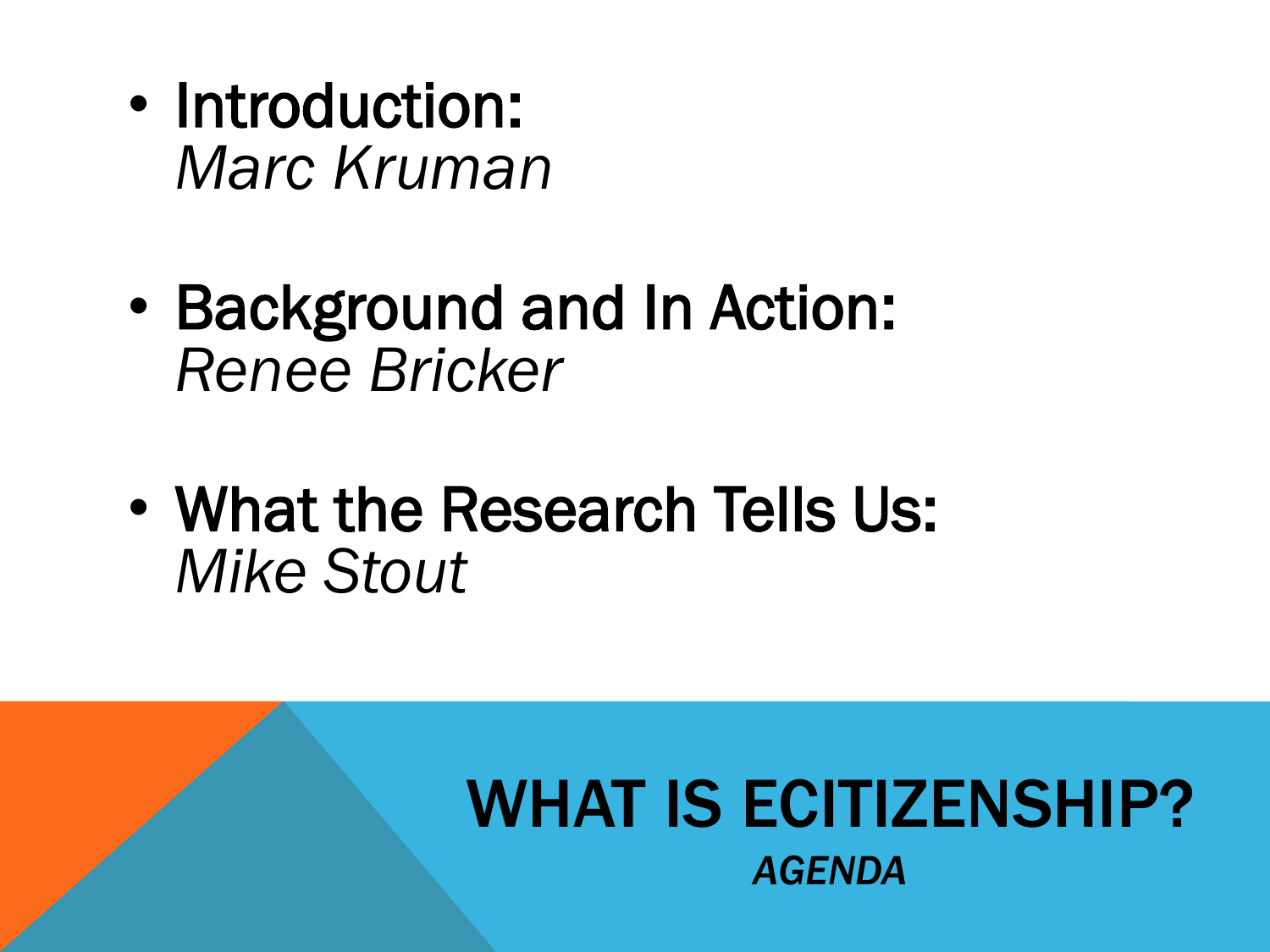Marc W. Kruman *Wayne State University* [m.kruman@wayne.edu](mailto:m.kruman@wayne.edu)

Michael D. Stout *Missouri State University* [Mstout@MissouriState.edu](mailto:Mstout@MissouriState.edu) 

Renee Bricker *University of North Georgia* [Renee.Bricker@ung.edu](mailto:Renee.Bricker@ung.edu) 

#### THE ECITIZENSHIP TEAM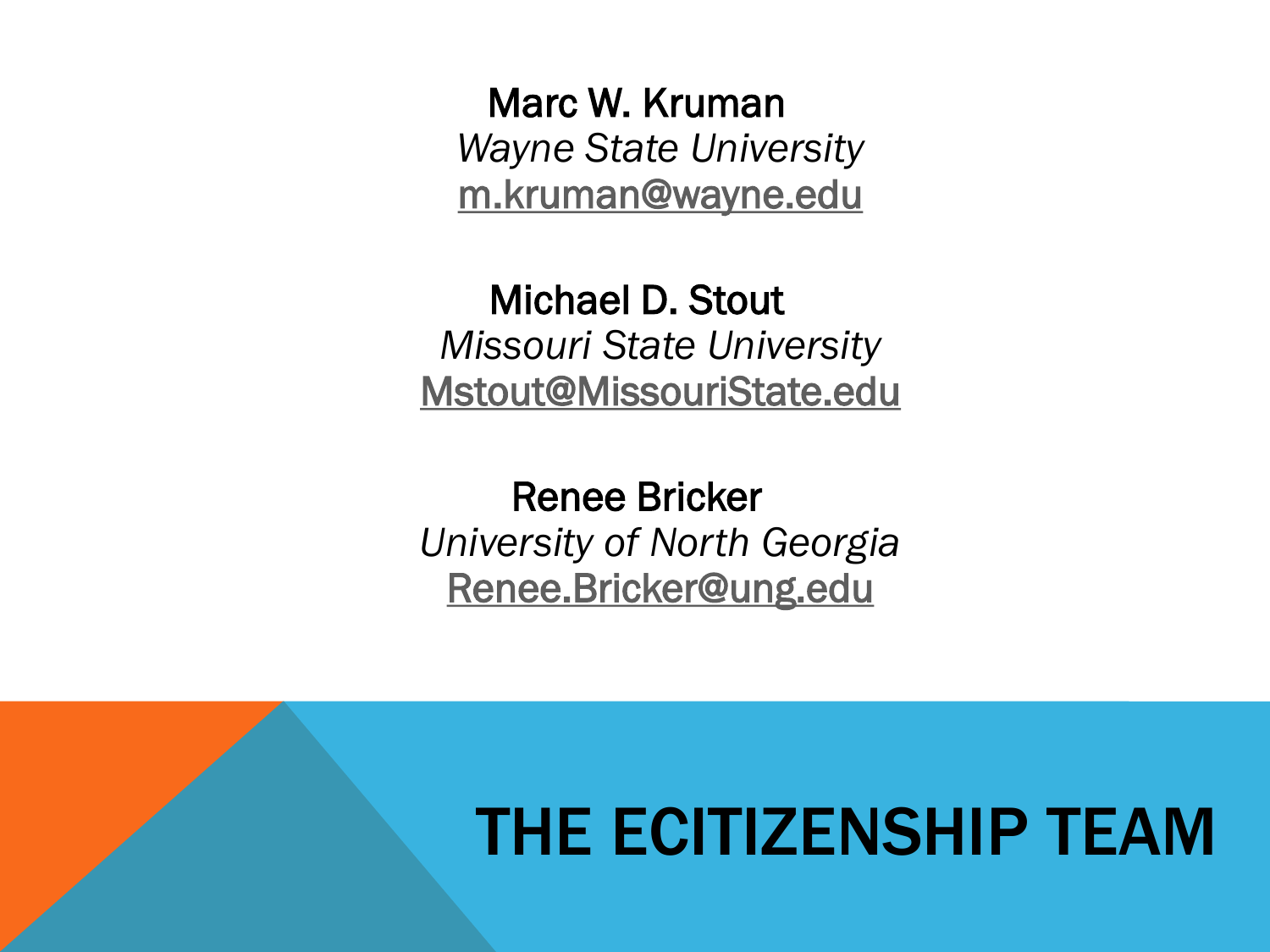

#### eCitizenship

Background & IN ACTION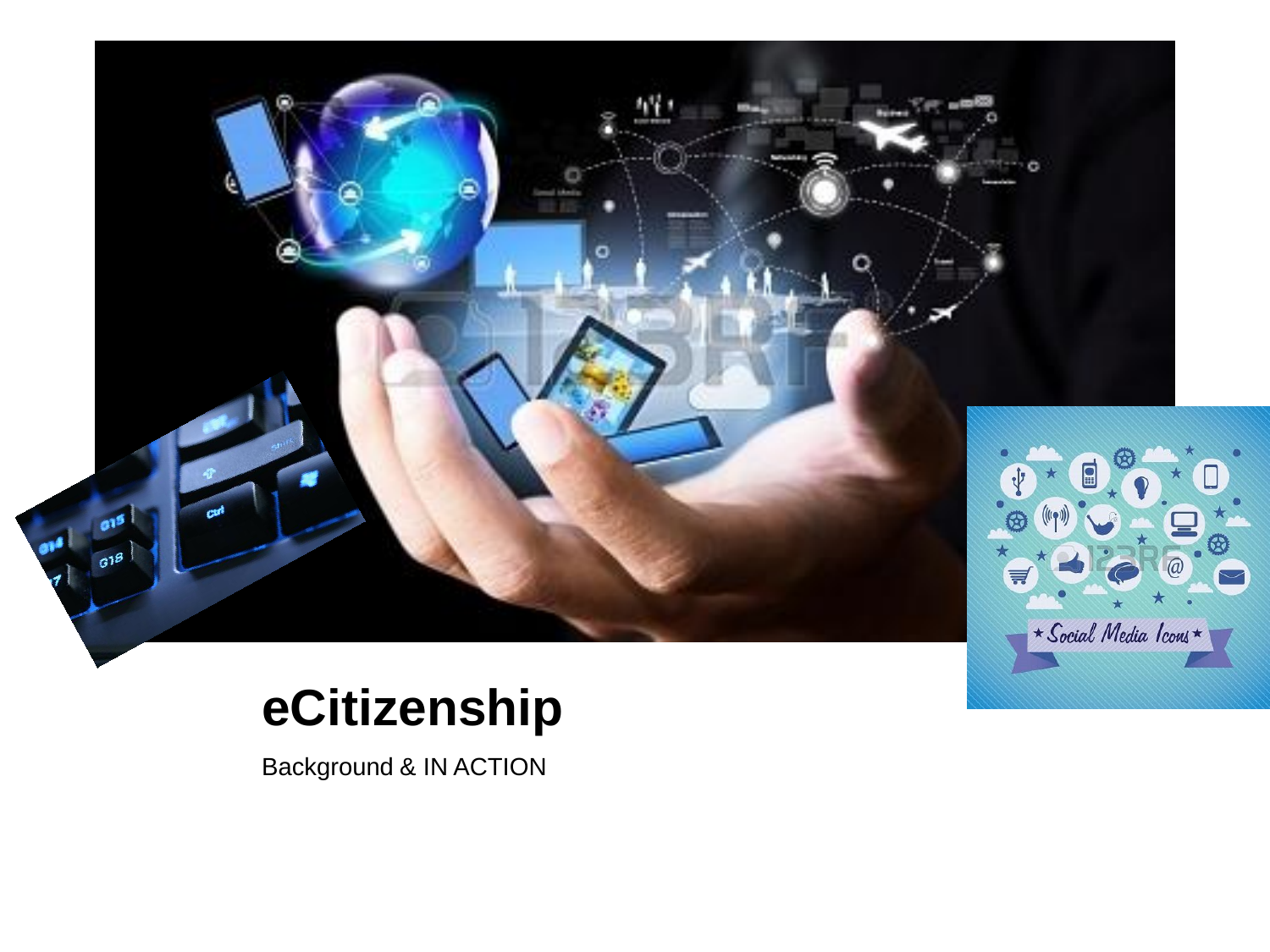# Virtual Citizenship + **New Technologies >**

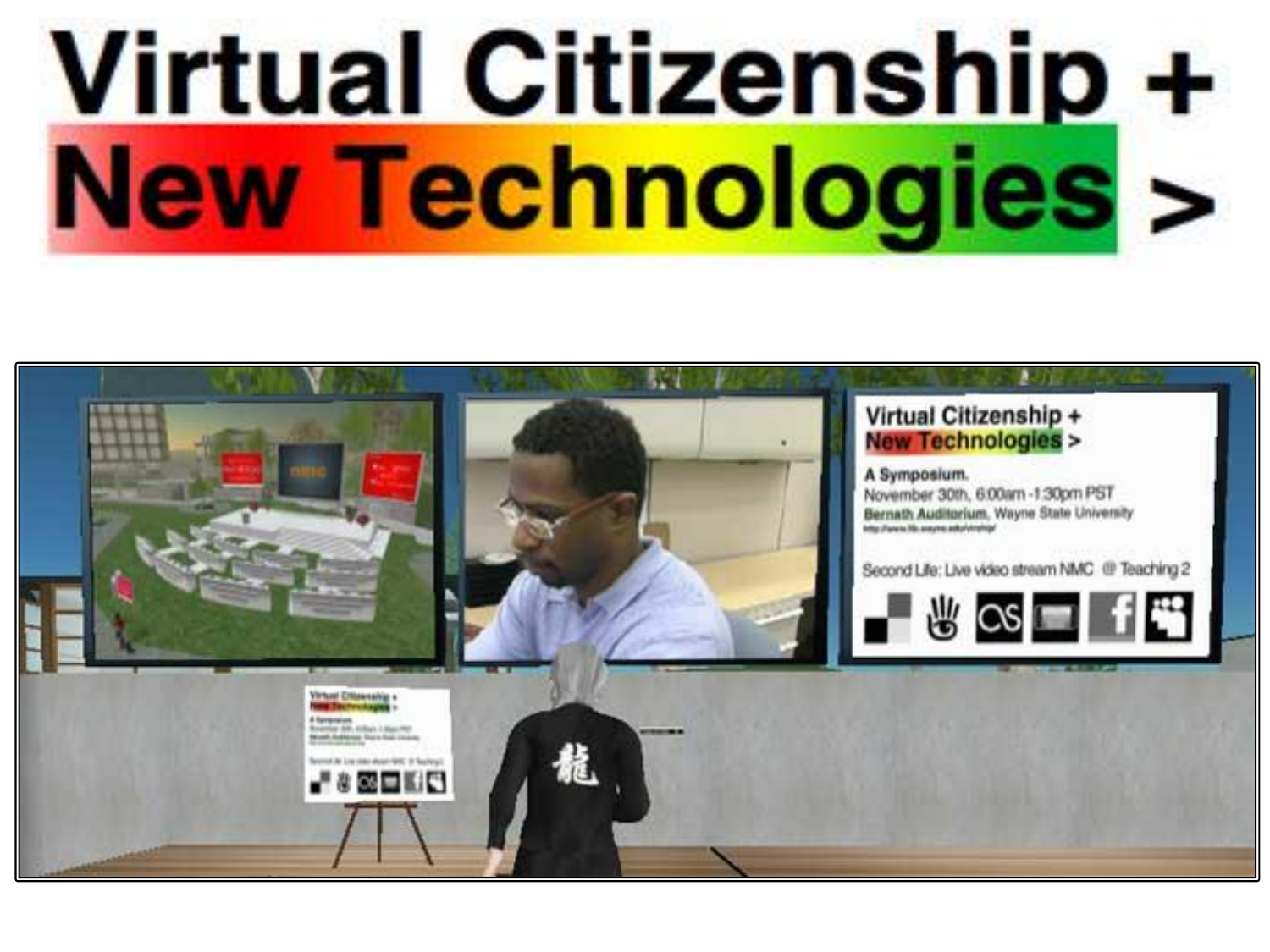# **ON CAMPUS, IN ACTION**





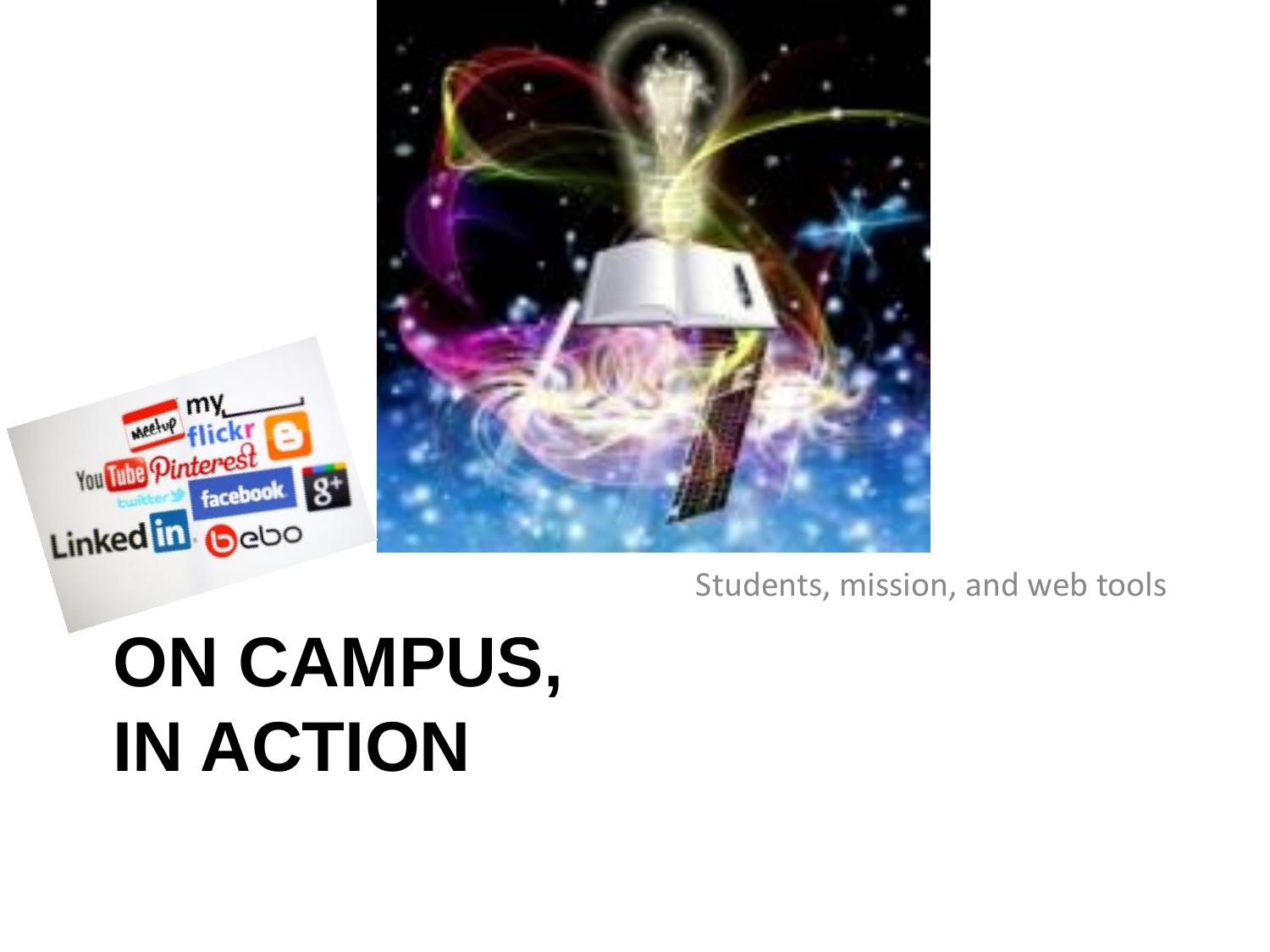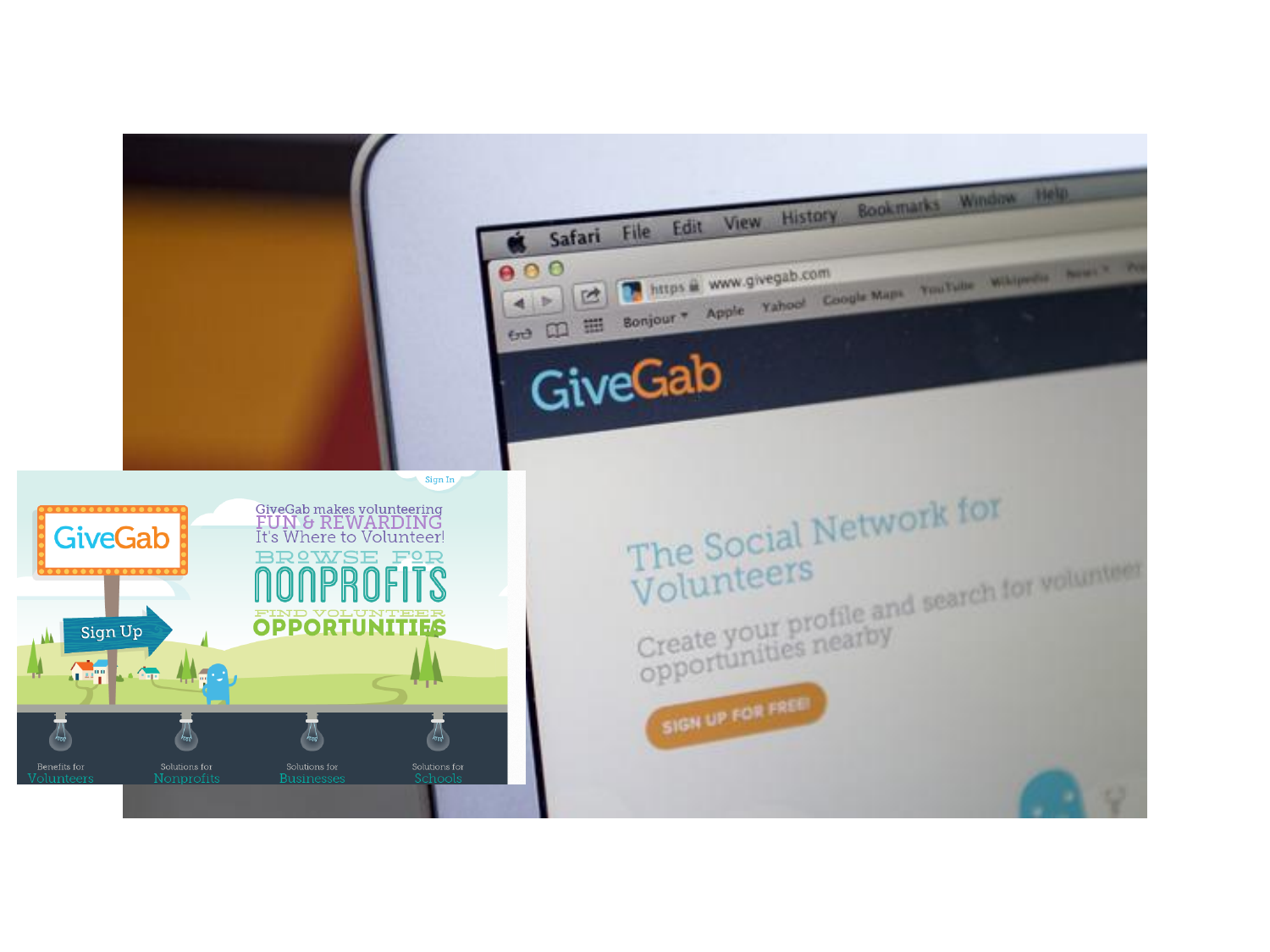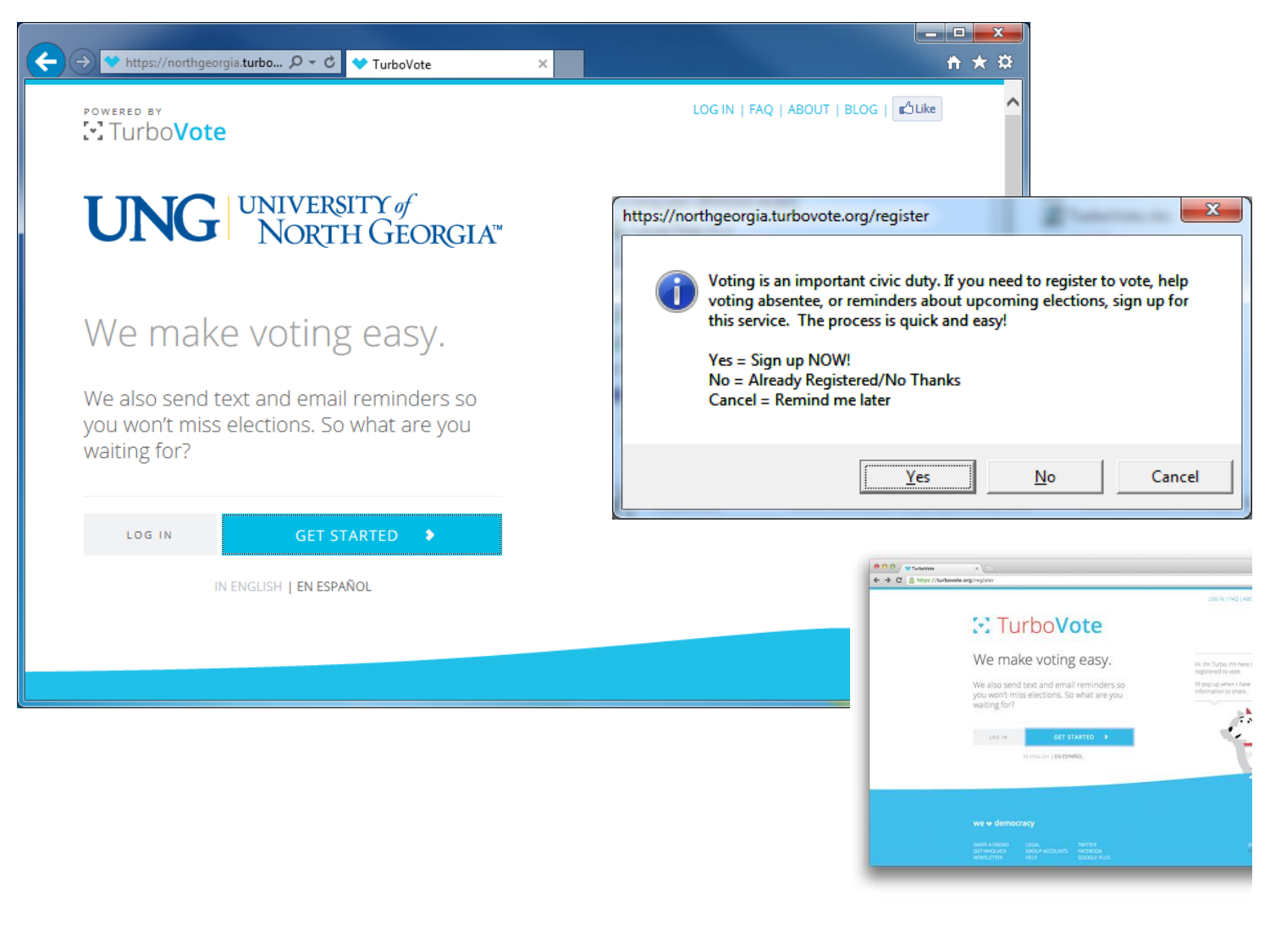#### **ECITIZENSHIP: WHAT DOES THE RESEARCH TELL US?**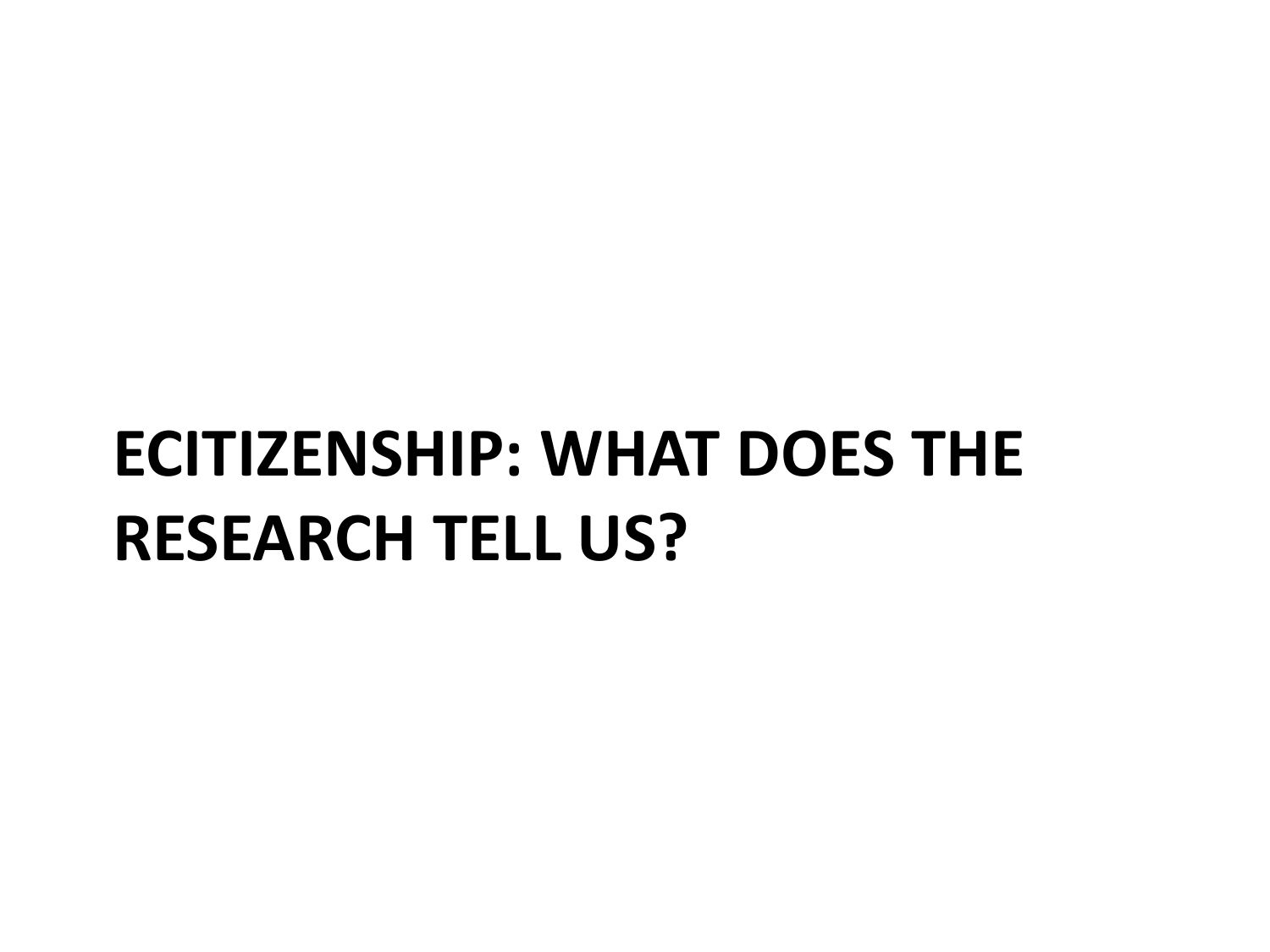#### Social Networking and Social Media

- 72% of American internet users over the age of 18 use at least one social media site
	- 85% of Americans over the age of 18 use the internet.

(Brenner and Smith, 2013)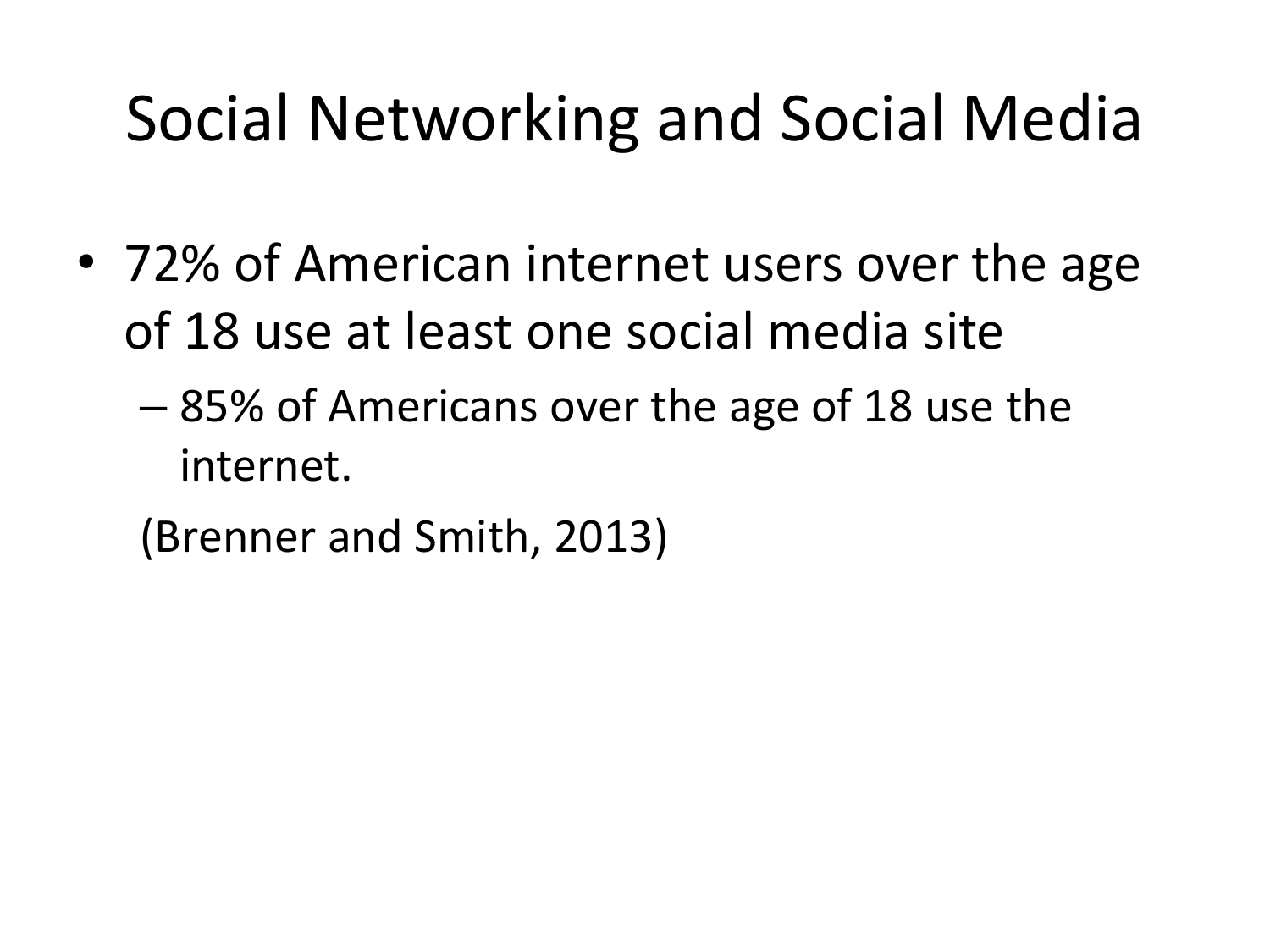#### Demographics of Social Media Users

- 89% of internet users between the ages of 18 and 29 reported using social media
- Hispanics (80%) more likely to use social media sites than blacks (75%) or whites (70%)
- Not substantial differences in social media usage across levels of education or income (Brenner and Smith, 2013)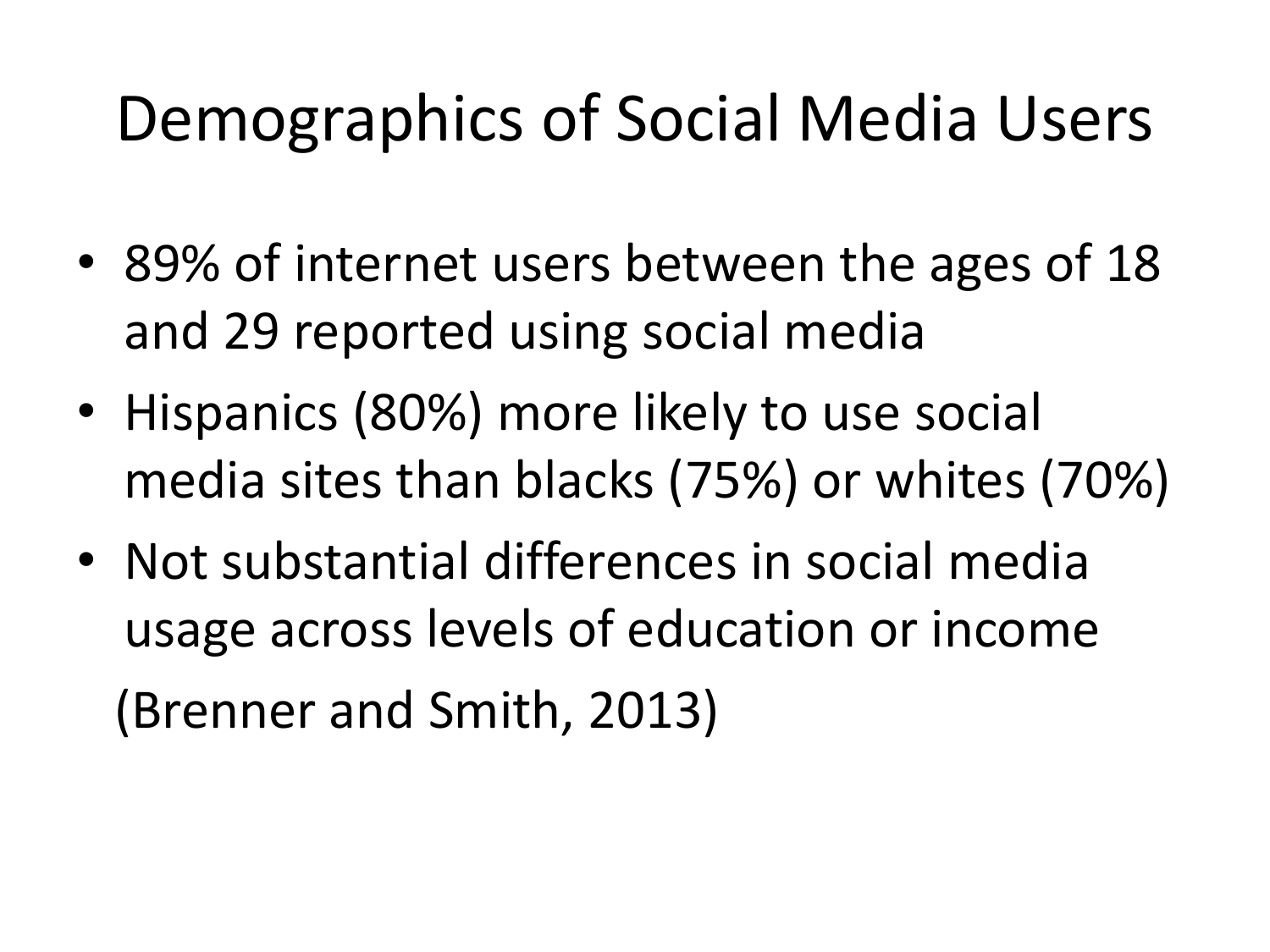## Types of Social Media Used

- 69% use Facebook (Rainey and Duggan, 2013)
- 20% use LinkedIn (Duggan & Brenner, 2012)
- 18% use Twitter (Brenner and Smith, 2013)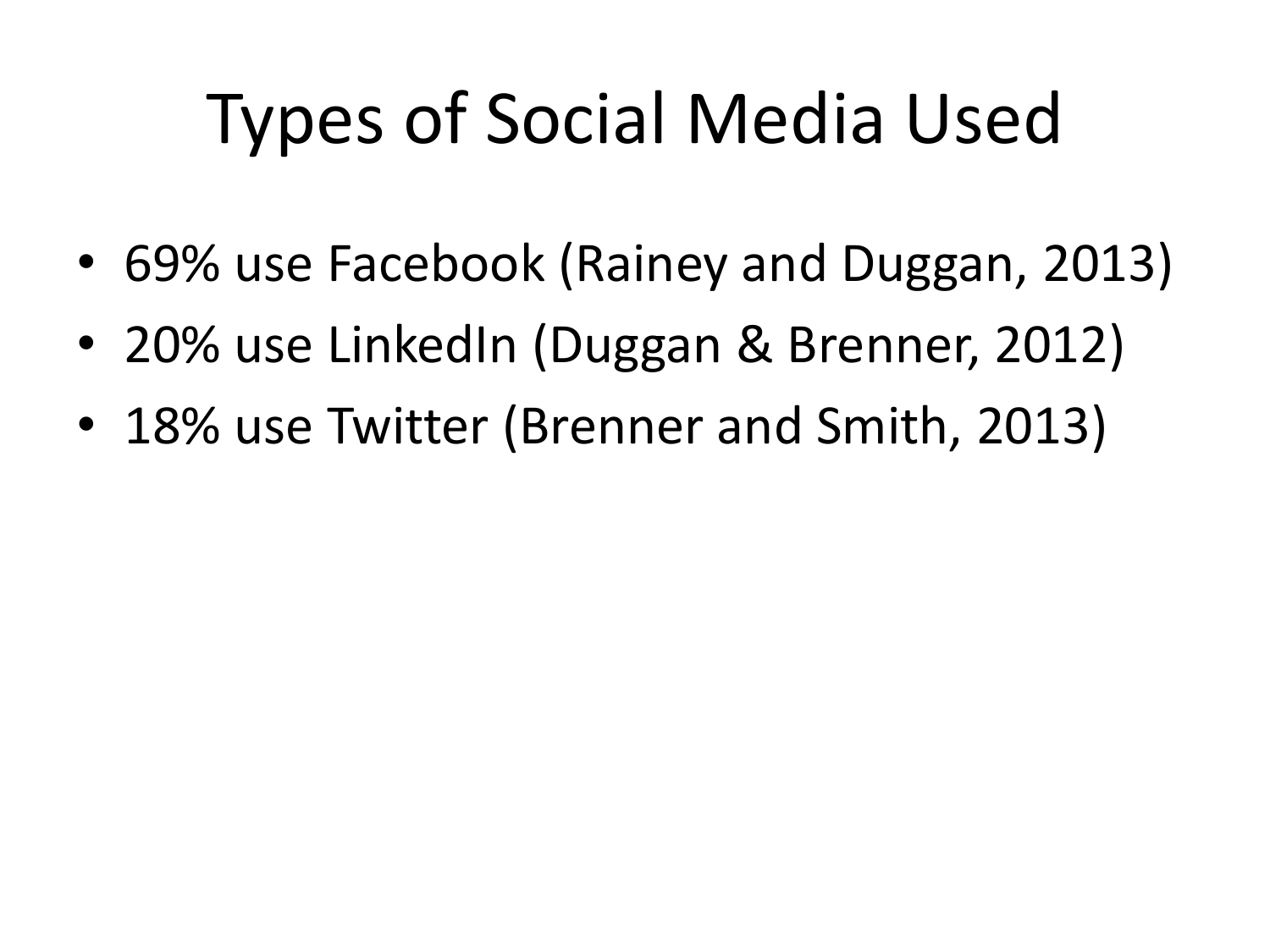#### Social Media Has Had an Impact on the Internet and American Life

- Facebook revives "dormant" relationships
- average social media user has more close ties and is half as likely to be socially isolated than the average American
- Facebook users are more trusting than others, and they have more close relationships than other Americans
- Regular social media users get more support from their social ties, with Facebook users receiving the most support (Hampton et al, 2009; Hampton et al, 2011 )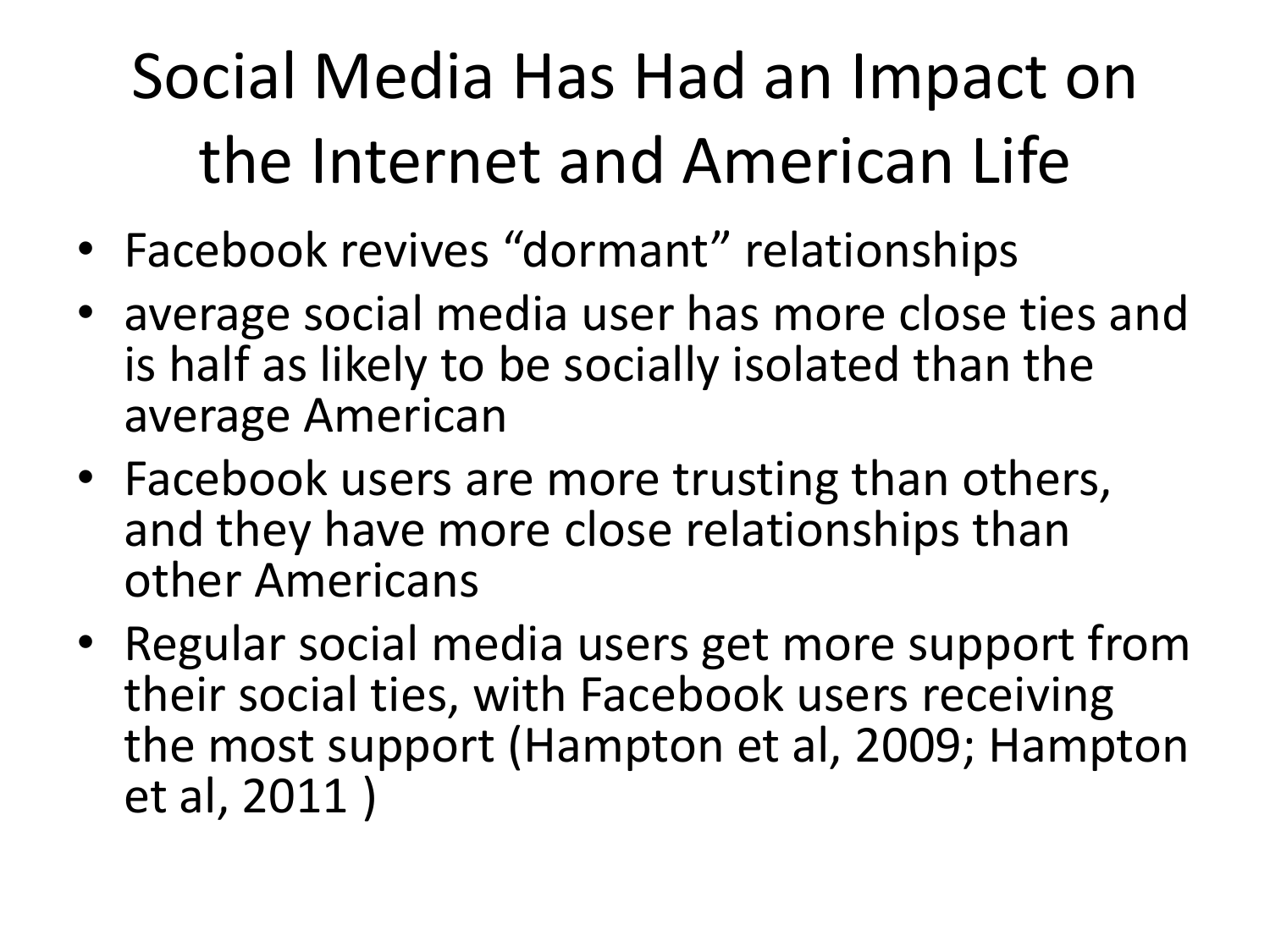#### Social Media and Online Civic Participation

- During the 2008 election, 19% of internet users posted content about political or social issues using social media (Smith et al 2009)
- 37% of internet users aged 18-29 used blogs or social networking sites as a venue for political or civic involvement, compared to 17% of online 30-49 year olds, 12% of 50- 64 year olds and 10% of internet users over 65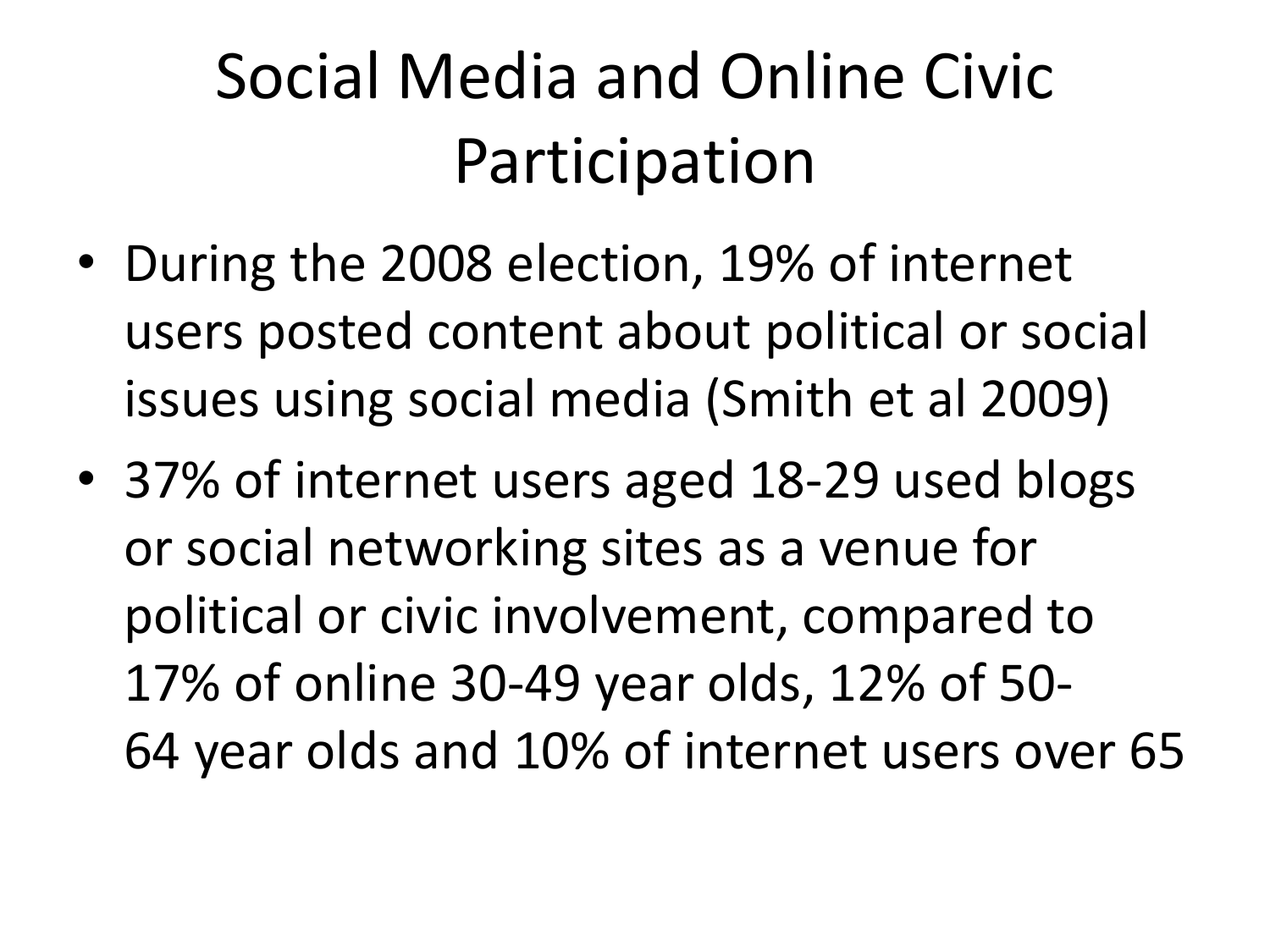#### Social Media and Traditional Civic Participation

- social media users who are politically and civically active online are even more active in traditional forms of civic participation than those who do not use the internet at all (Smith et al 2009)
- 51% of those involved with a community or political group used digital tools such as e-mail and social media to communicate with the other members of the group (Smith et al 2009)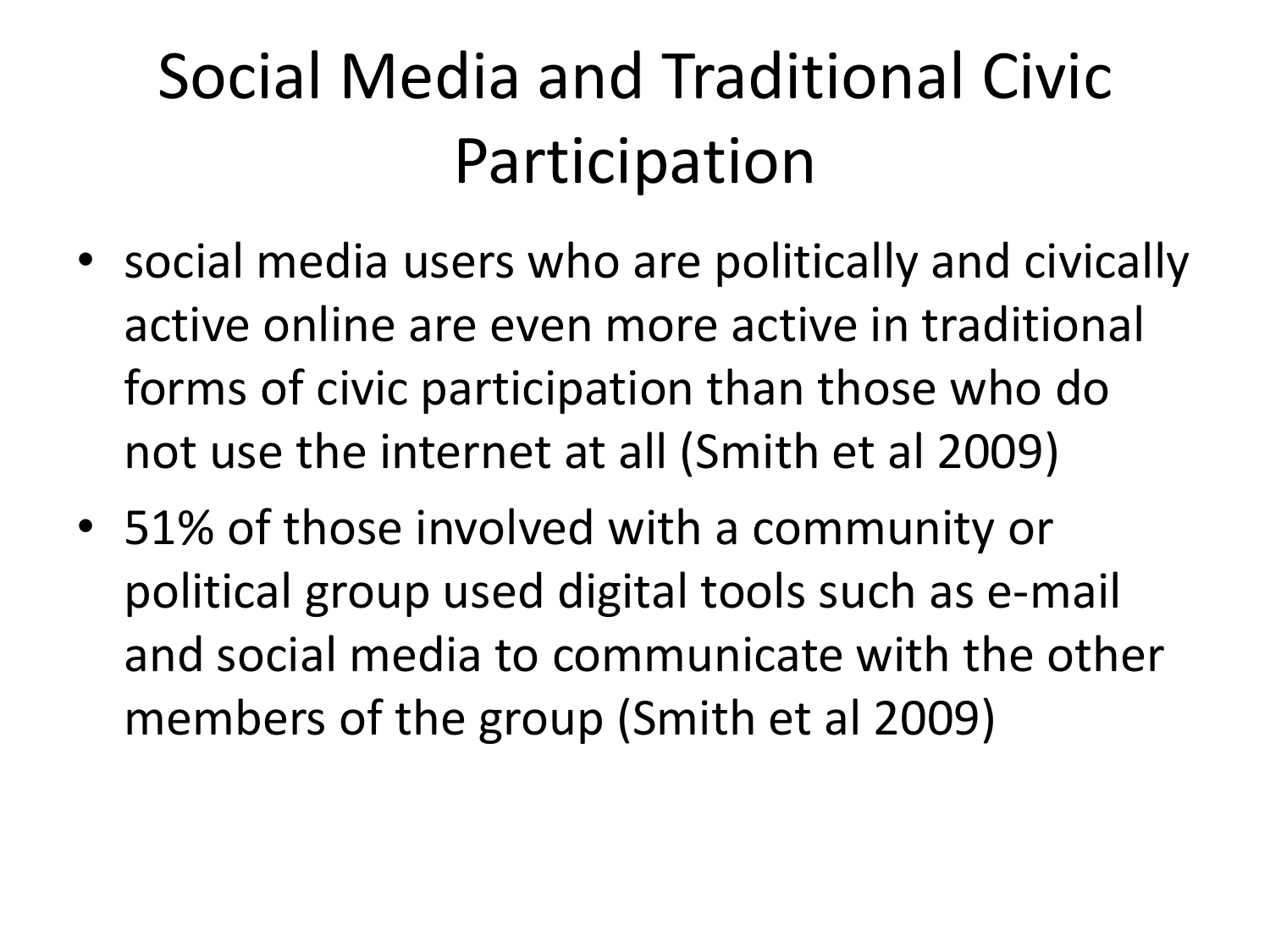### Social Media and the 2012 Election

- 39% of all American adults took part in some sort of political activity on a social networking site during the 2012 presidential campaign (Smith 2013)
- social media users say their activity on the sites has prompted them to learn more about social or political issues and to take action around those issues (Smith, 2013)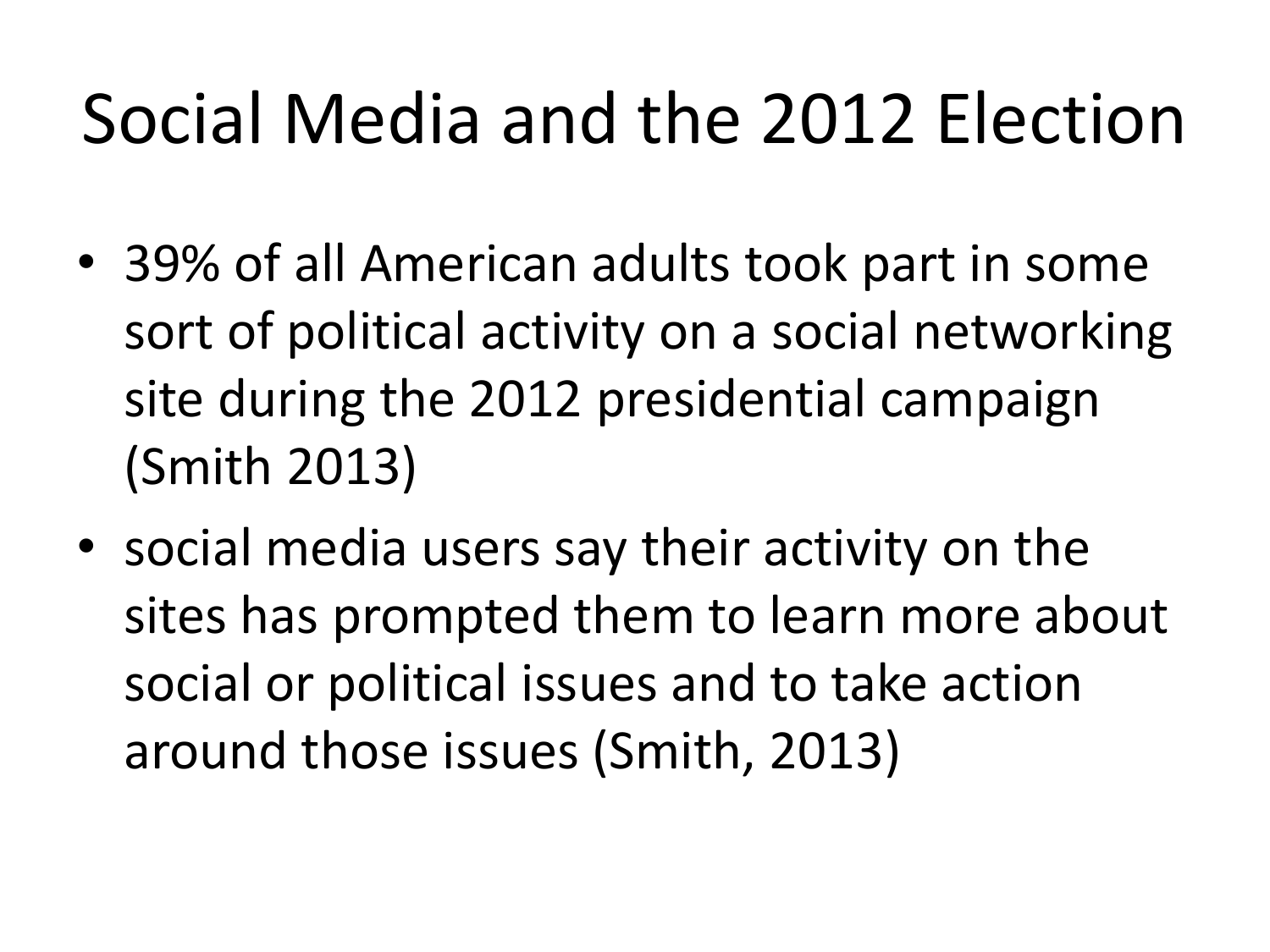#### Social Media and Access to Information

- Americans are increasingly turning to the internet for access to news and information.
- There are generational differences in where Americans go to access news and information.
- People who access news and information online are likely to share information that is important to them through social media, thus raising awareness of the issue, and increasing opportunities to get actively involved.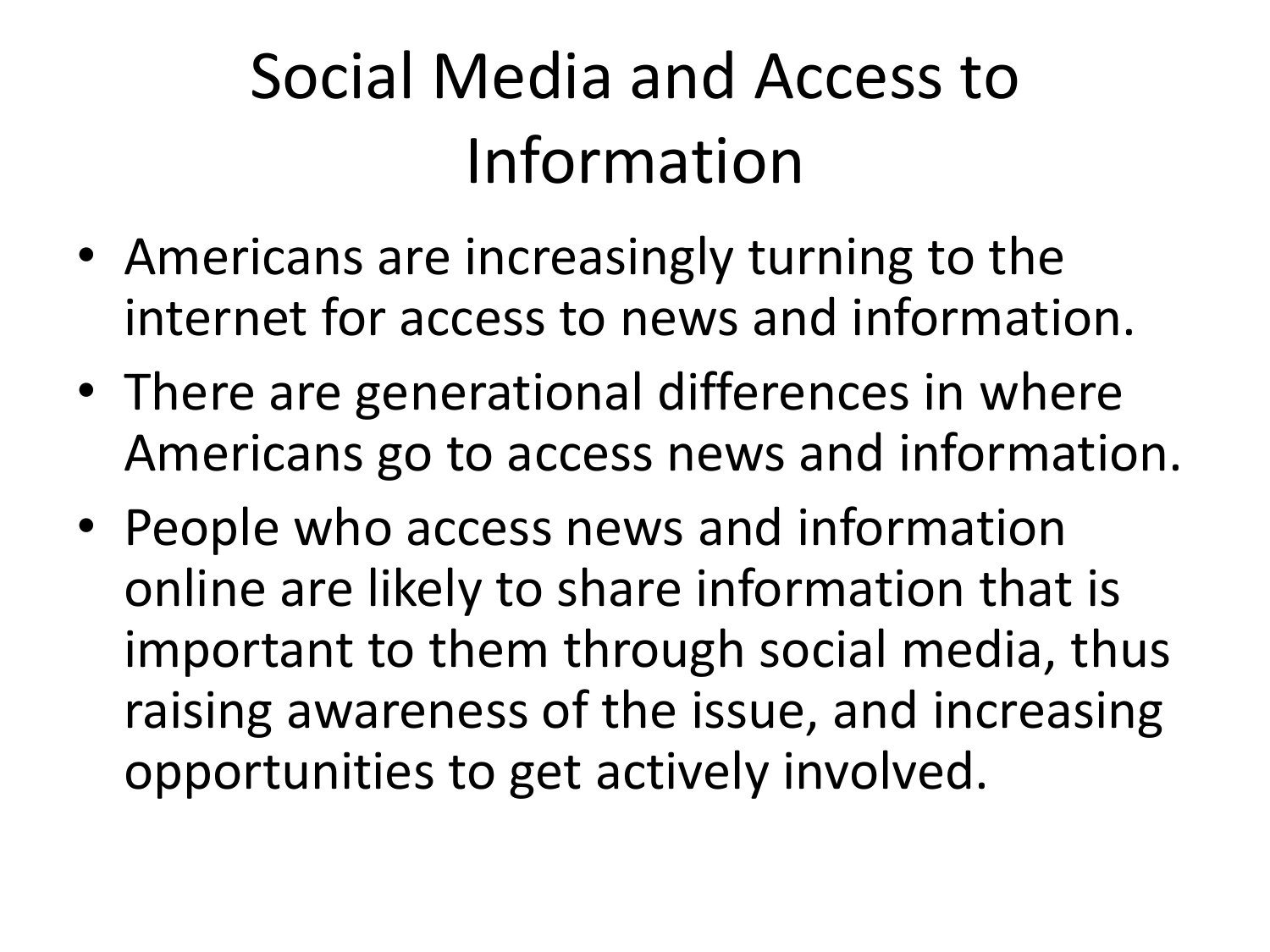# Why Should We Care?

- Younger Americans are increasingly turning to the internet for their news and information about issues they care about
- They are using social media for expressing their views on public issues and for opportunities to participate in traditional civic engagement
- It's important for them to be able to critically evaluate the information they are accessing
- It's also important that we understand the potential impact this is having on the public sphere now and in the future (meet the students where they're at)